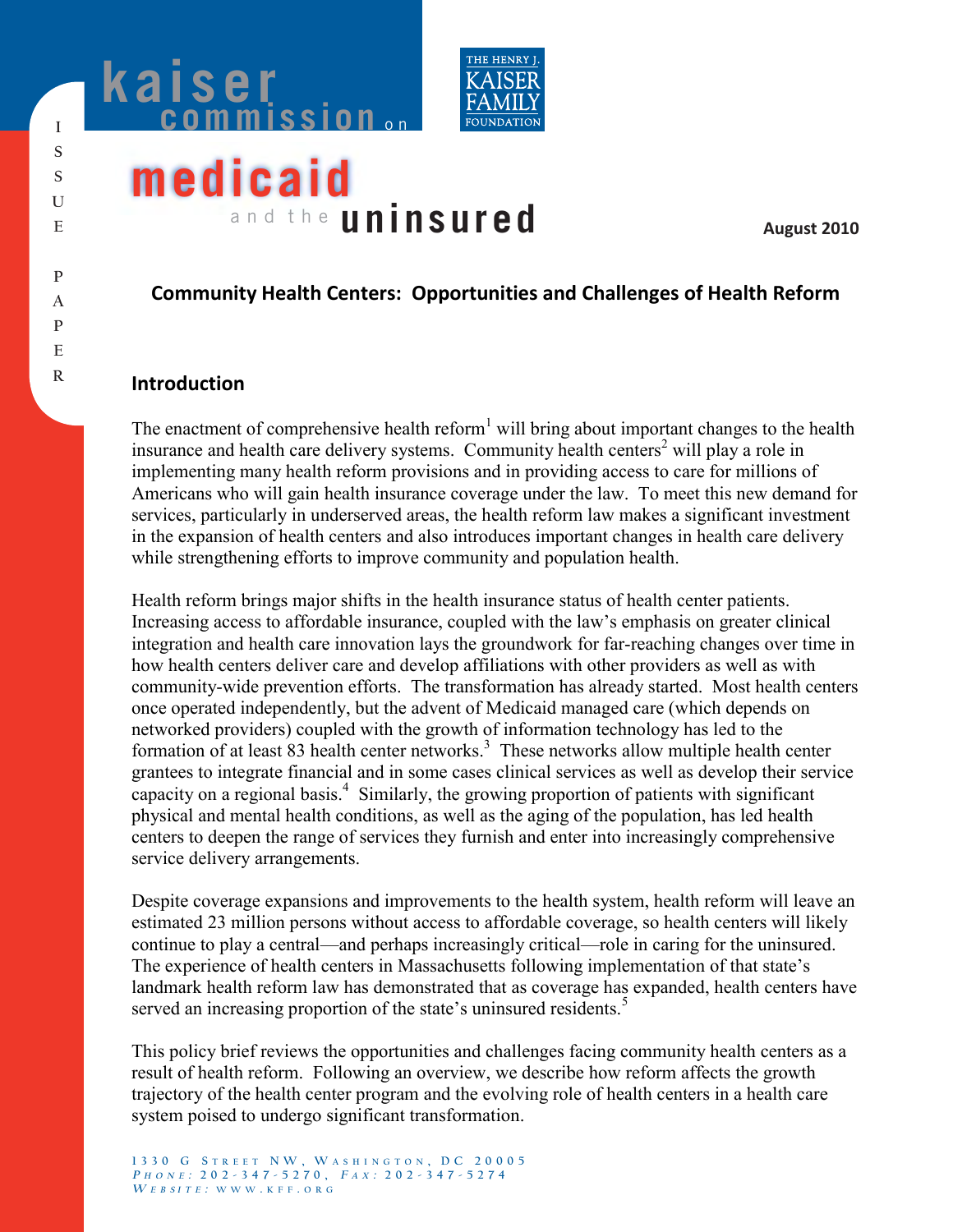## **Overview**

Initially established in 1965 by the Office of Economic Opportunity (OEO) as a War on Poverty demonstration program with roots in the civil rights movement,  $6\overline{6}$ today's federally funded health centers reflect a national investment of considerable proportions targeted to increase access to care among underserved and medically disenfranchised populations. In 2008, 1,080 health centers operating in more 7,500 sites provided primary and comprehensive health

## **Community Health Centers: Fast Facts**

| Patient population 17.1 million                   |              |
|---------------------------------------------------|--------------|
| Health center grantees                            | 1,080        |
| Service sites                                     | 7,500        |
| Total patient visits                              | 66.9 million |
| Medical visits 49.9 million                       |              |
| Dental visits 7.3 million                         |              |
| Mental health/substance abuse visits              | 4.0 million  |
| Enabling and other professional<br>service visits | 5.8 million  |
| Source: GWU analysis of 2008 UDS                  |              |

care to more than 17.1 million people.<sup>7</sup> An additional 100 "look-alike" health centers meeting all federal health center requirements but not receiving a federal grant under §330 of the Public Health Service Act served an estimated one million additional patients.

Organized as non-profit clinical care providers and operated in accordance with comprehensive federal standards, health centers are defined by four key characteristics:<sup>8</sup>

- Serve medically underserved populations;
- Provide a comprehensive range of "primary" health care services;
- Adjust charges for care based on patient income; and
- Governed by a community board, the majority of whose members are health center patients.

Health centers are a key clinical presence in their communities. In 2008, health centers employed 51,187 medical, dental and mental health/substance abuse staff. The National Health Service Corps (NHSC), which provides scholarship and loan repayment support in exchange for service in urban and rural communities identified as experiencing a shortage of primary health care services, is an important source of clinical staffing for health centers. From 2003 through 2008, health centers employed approximately 5,350 full-time equivalent (FTE) clinicians supported by the NHSC, and health centers represent the single largest NHSC placement site.<sup>9</sup> Given their location in the nation's most medically underserved urban and rural communities, health centers are also a source of jobs and community enrichment, with a high rate of return into local health economies<sup>10</sup>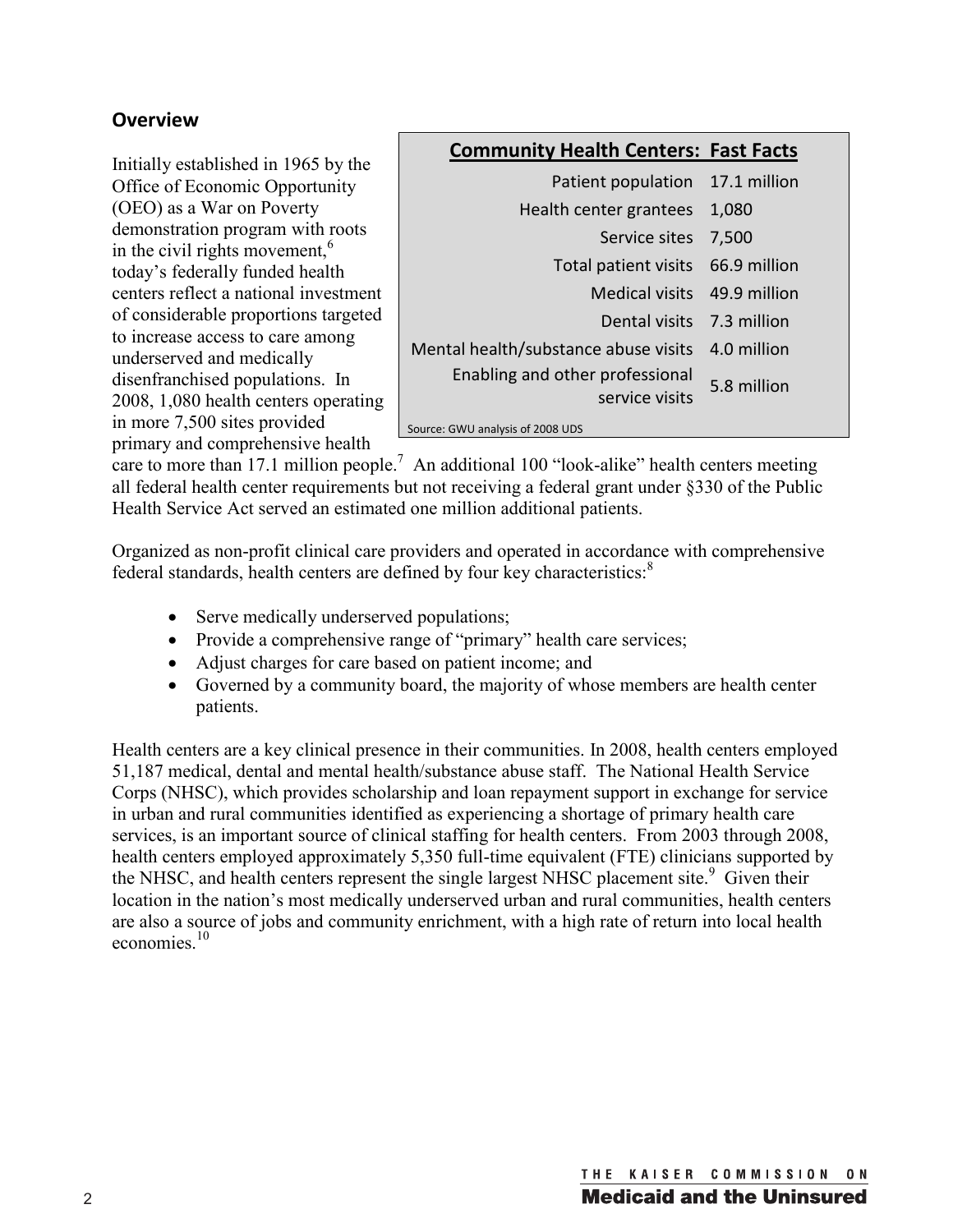#### Health Center Patients

Anchoring the safety net in many communities, health centers play an important role serving low-income, uninsured, and publicly insured patients. Compared to the U.S. population, health center patients are nearly six times as likely to be poor, two-and-a-half times as likely to be uninsured, and nearly three times as likely to be enrolled in Medicaid. Uninsured patients represent 38 percent of all health center patients. Together, uninsured and Medicaid patients account for almost 75 percent of health center caseloads (Figure 1).

Health center patients are disproportionately members of racial and ethnic minority groups. In 2008, of the patients for whom data on race was available 40 percent were racial minorities. Further, one-third of all patients, many of whom reported their race as White, were of Hispanic/Latino ethnicity (Figure 2). Health center patients are also more likely to live in rural areas (44 percent of health center patients, compared with 21 percent of the population) and to be younger and female; in 2008, children comprised 36 percent of all health center patients while nearly three in five patients were female $11$ 

Compared with patients receiving care from private physicians, health center patients are nearly three times more likely to seek care for serious and chronic conditions (Figure 3).At the same time, health center patients, with the exception of health center patients with private insurance, are more likely to experience referral difficulties compared to similar patients treated in





2006, one-third of patients identified as White and not of Hispanic/Latino ethnicity. \*Ethnicity data are reported in two categories: Hispanic or Latino, and all others; All Others includes patients who did not report ethnicity. nt of Health Policy analysis of 2008 UDS data

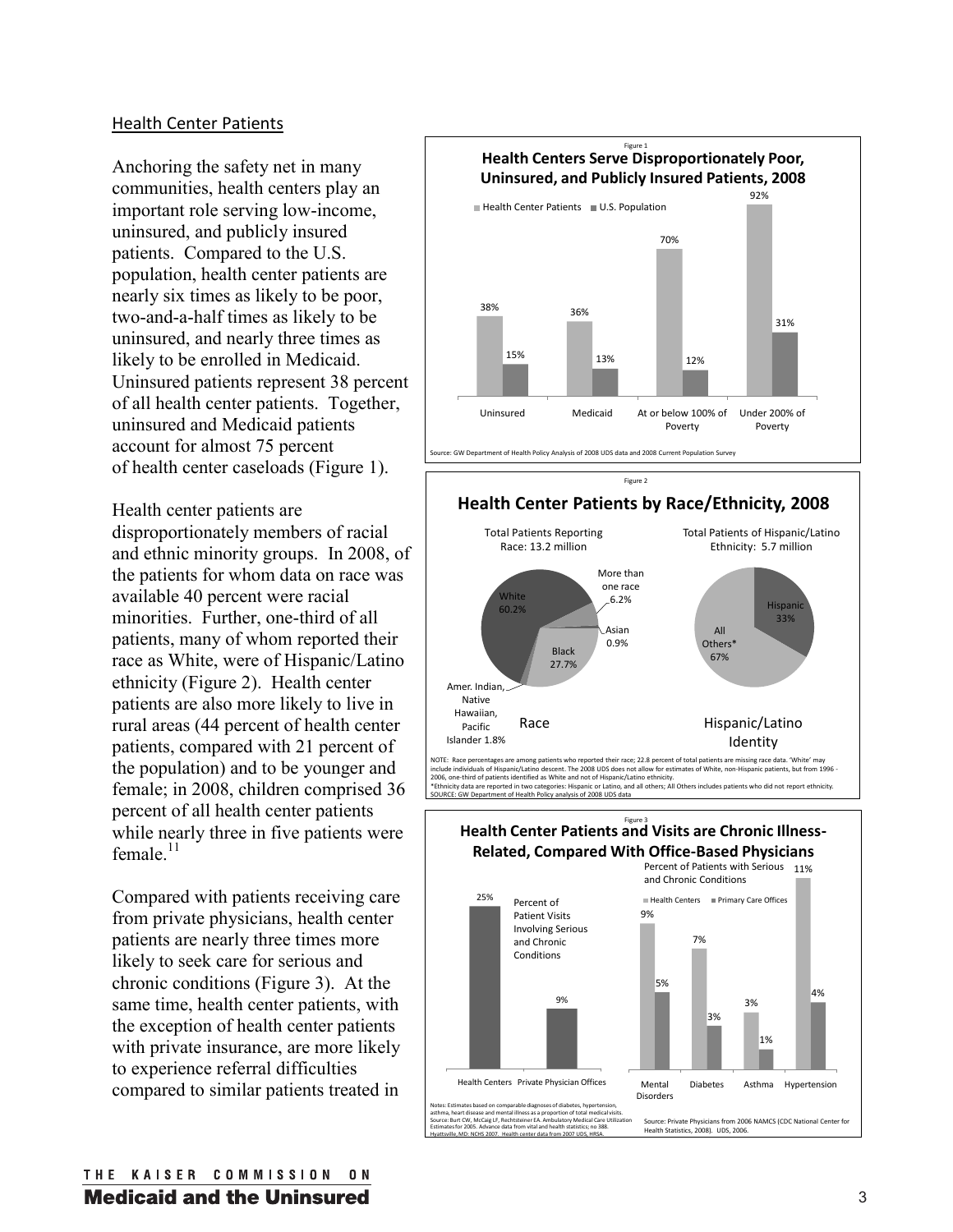private physicians' offices (Figure 4). Key factors that explain these barriers may include the greater referral difficulties in the case of uninsured and Medicaid-insured patients generally

coupled with the far higher volume of health center patients who require referral.

## Health Centers' Patient Care Role

Health centers play an important role in reducing health disparities and promoting population health by providing high quality care.<sup>12</sup> Of particular note has been health centers' performance in the area of preventive health care. Research suggests that low-income, Medicaid and uninsured patients are more likely to receive preventive services at health centers than in other settings.



Beyond medical services, virtually all health centers offer supportive services such as case management, health education, and translation services. As such, health centers can address the full spectrum of their patients' needs, enabling them to serve as medical homes. Because of health center's operational structure as well as their comprehensive approach to patient care, patients served by health centers have annual per-patient medical expenditures lower than patients served in other settings.<sup>13</sup>

## Health Center Funding Structure and Sources

Federally funded health centers derive their revenues from multiple payers including public and private health insurance as well as federal, state and local grants and contracts (Figure 5). Once a key source of funding for health centers, Public Health Service Act grants have declined in importance over the years and in 2008 accounted for just 18.3 percent of all health center revenues. By contrast, Medicaid payments accounted for 37 percent of all health center revenue that year, 2.5 times their relative importance in 1985. This growth



reflects both Medicaid eligibility expansions that began in the 1980s, as well as changes to coverage of and payment for Medicaid services furnished by federally qualified health centers.<sup>14</sup>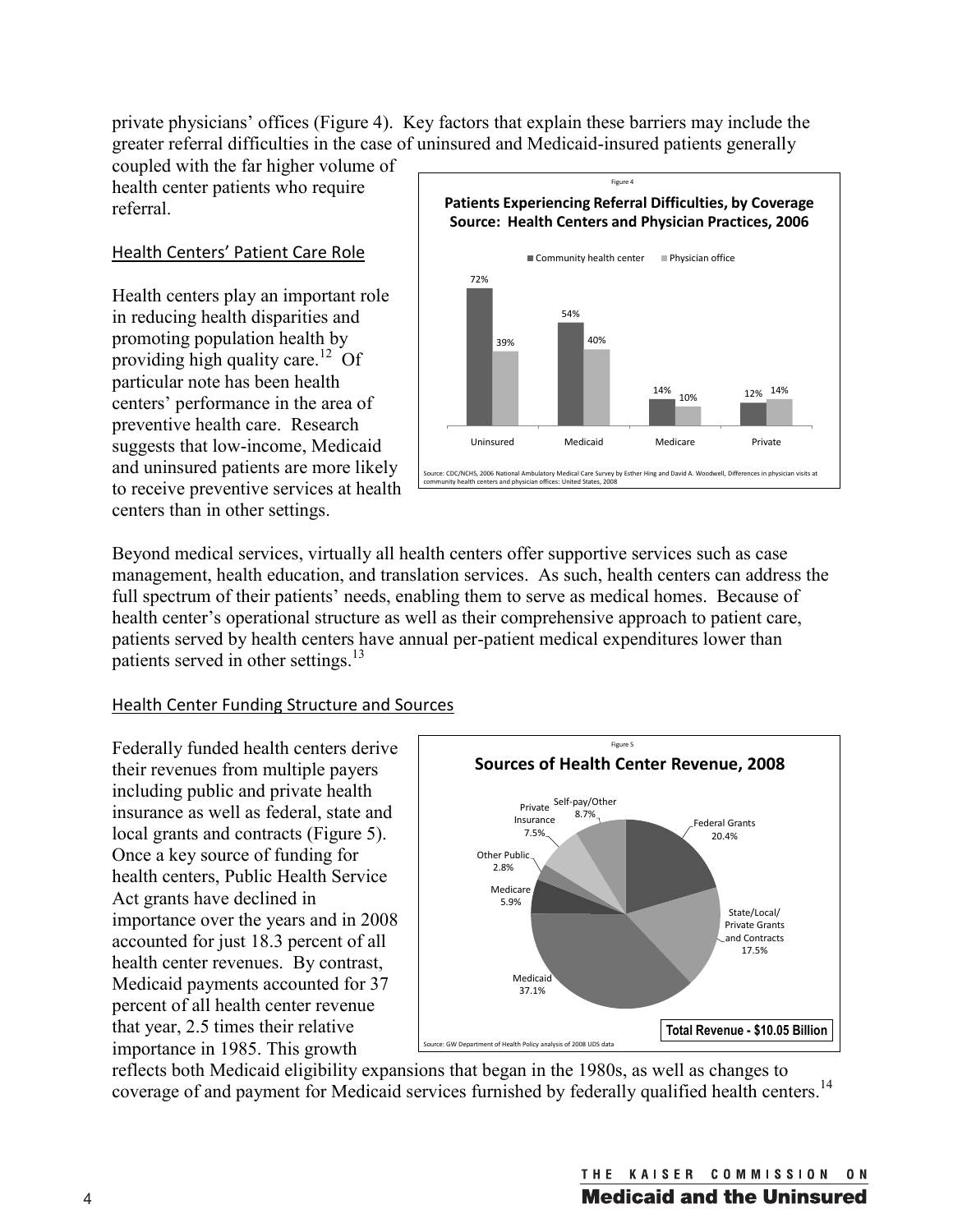Enacted in 1990, the policy and payment changes for federally qualified health center (FQHC) services<sup>i</sup> designated FQHC services as a mandatory Medicaid service that all states must cover and reimburse on a cost-related basis, using the Medicaid prospective payment system.<sup>15</sup> The goal of these payment changes was to prevent health centers from having to use the PHS Act grant to subsidize Medicaid underpayments.

## **Health Reform and Health Centers**

#### The Prelude: The American Recovery and Reinvestment Act (ARRA)

Leading up to health reform, health centers had already experienced a significant investment of federal funding to expand services at existing care delivery sites and to increase the number of access points. The Health Care Safety Net Act of 2008<sup>16</sup> reauthorized the Health Centers Program for four years and provided funding to grow the program by 50 percent over this time frame. The Act also reauthorized and increased funding for the National Health Service Corps.

In 2009, Congress passed the American Reinvestment and Recovery Act, $^{17}$  which appropriated \$2 billion for investment in health center expansion. ARRA included funding to increase the number of health center sites as well as funding to assist health care providers with broader adoption of health information technology (HIT). About 99 percent of health center physicians are predicted to be eligible for Medicaid HIT adoption incentive payments, which invest in HIT infrastructure for providers that serve a disproportionate share of Medicaid patients. The rapid investment of ARRA's health center expansion funding has resulted in 126 new access points and three million additional patients served. The funding was disbursed based on unemployment rates, with communities suffering from the highest unemployment rates receiving higher funding levels $18$ 

## **The Affordable Care Act**

The Affordable Care Act (ACA) fundamentally alters the policy and operational landscape for community health centers, since they serve the uninsured and low-income patients most likely to be positively affected by reform. Direct investments in health center capacity and increased access to affordable insurance enable health centers to play an important role in increasing access to care for underserved communities and populations.

 $\overline{a}$ <sup>i</sup> The 1990 payment changes also included a parallel reform in Medicare but included an upper limit or "cap" on these payments.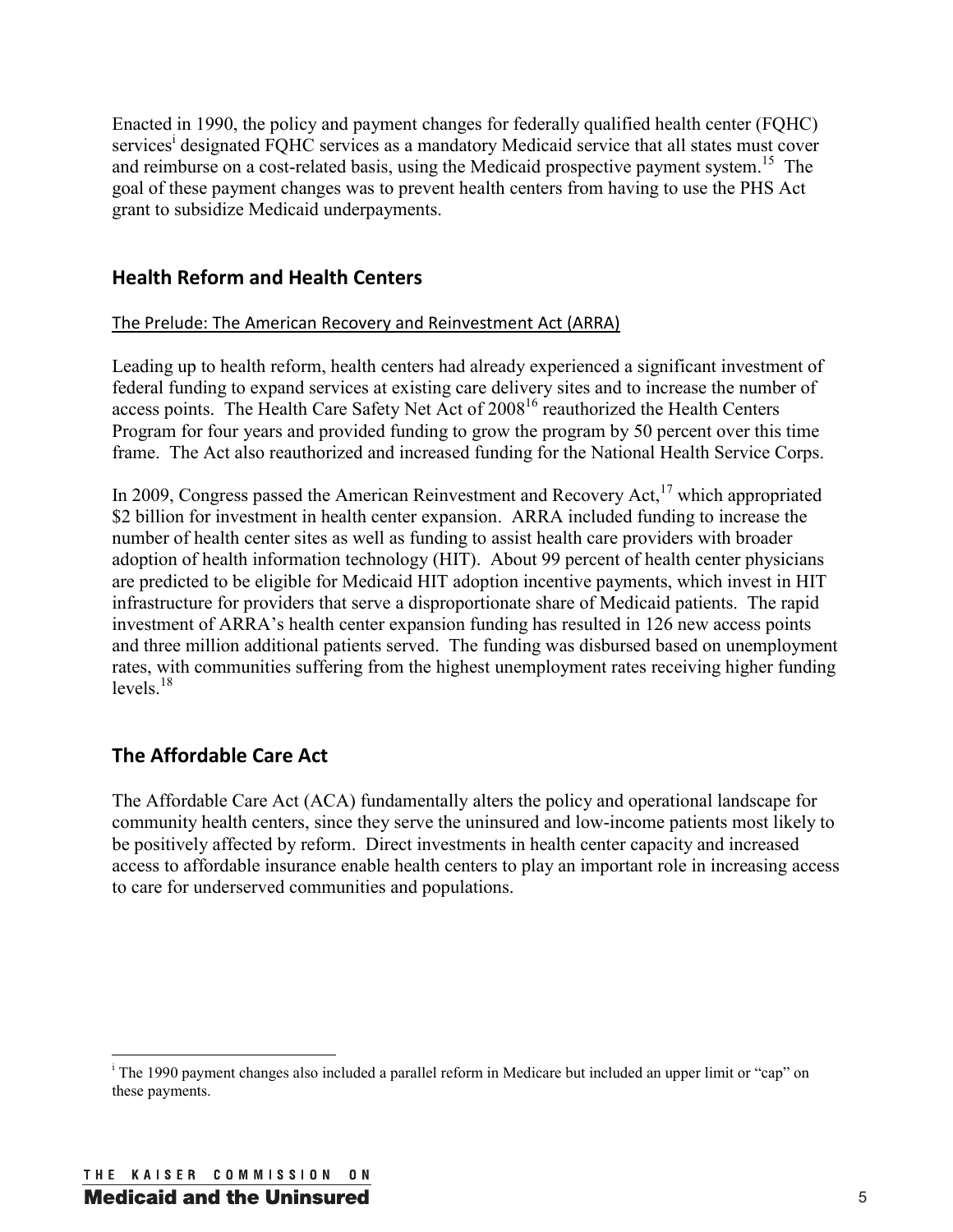#### **Provisions in the Affordable Care Act Affecting Health Centers**

The passage of the Affordable Care Act will bring about significant changes to the health care system. With a focus on expanding health coverage, while improving quality and controlling health care costs, the new law includes a number of provisions and initiatives that will affect health centers.

- Increased funding for health centers: \$11 billion is allocated for broad health center expansion over five years, which will enable them to serve more patients.
- Insurance expansions: Medicaid coverage will be expanded to all individuals below 133% of the federal poverty level and health insurance exchanges will be created, with subsidies for low and moderate income individuals. These expansions will improve access to coverage for many uninsured health center patients.
- Medicare payment reform: A Medicare prospective payment system for health centers will be developed and the Medicare payment cap will be eliminated.
- Workforce and training: \$1.5 billion is appropriated for the National Health Service Corps, which provides staffing for many health centers. In addition, a number of grant and repayment programs, including the Teaching Health Centers program, will increase funding for recruitment and training to bolster the primary care workforce.
- Delivery system reform: Several pilot and demonstration programs will reorganize the health care delivery system. Health centers are positioned to participate in many of these new initiatives, many of which include an emphasis on comprehensive patient care and prevention.

#### Expanded Health Center Capacity

The reform law authorizes a major and mandatory investment in community health centers and the National Health Service Corps from 2011 through 2015. It provides \$11 billion for health center expansion over the fiveyear period and permanently reauthorizes the Health Centers Program, which was previously subject to periodic reauthorization (Figure 6).<sup>19</sup> The law also permanently reauthorizes the NHSC and increases funding for the Corps by \$1.5 billion over five years, nearly doubling federal support for NHSC (Figure 7).

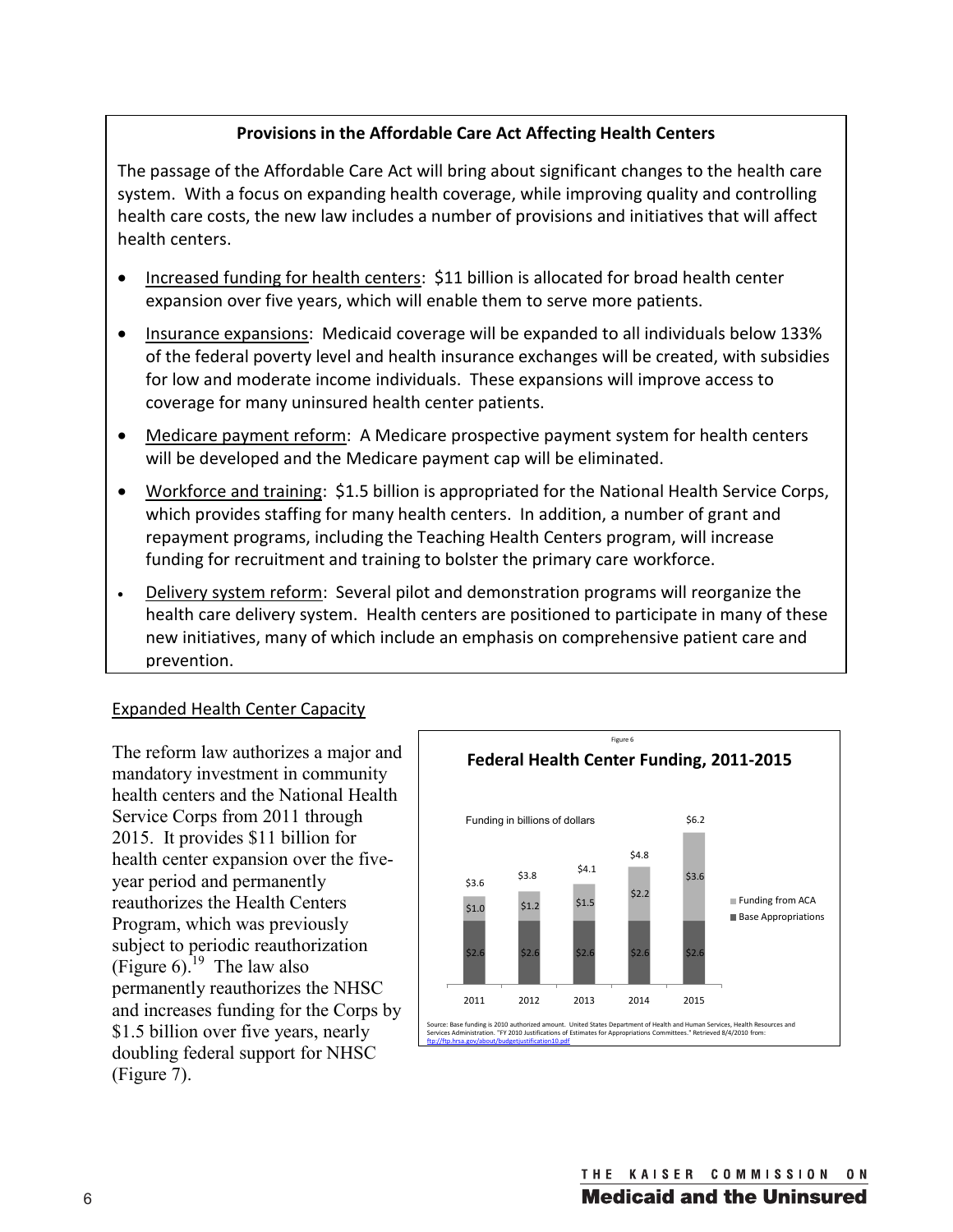It is expected that the new funding will be used to add new health center grantees and service sites as well as enhance the service capacity of both new and existing sites by expanding the hours of service and offering a broader range of services, such as mental health, dental, and pharmacy services. Of the \$11 billion given to health centers, \$9.5 billion is allocated to the expansion of operational capacity while the remaining funding is allocated to capital needs, such as renovating existing sites and upgrading IT systems.

The funding increases for health centers will enable health centers to add sufficient service capacity to reach up to 44 million patients by 2015 and up to 50 million patients in 2019 (Figure 8). While the number of uninsured patients is projected to drop significantly nationwide, the share of uninsured patients cared for by health centers is expected to remain relatively high compared to other primary health care providers. Twenty-two percent of health center patients are expected to lack insurance in 2019, down from 38 percent in  $2009^{20}$ 

## **Federal National Health Service Corps Funding, 2011-2015** \$156 \$156 \$156 \$156 \$156 \$290 \$295 \$300 \$305 \$310 2011 2012 2013 2014 2015 Funding from ACA **Base Appropriations** \$446 \$451 2010 authorized amount. United States Department of Health and Human Services, Health Resources<br>The V2010 lustifications of Estimates for Appropriations Committees " Betrieved 8/4/2010 from: services and the Estimate for Appropriations of Estimate for Appropriations Committees." Retrieved 8 ftp://ftp.hrsa.gov/about/budgetjustification10.pdf Funding in millions of dollars \$456 \$461 \$466 Figure 7



#### Insurance Expansions

#### *Medicaid*

For health centers, the extension of Medicaid to all children and adults with family incomes below 133 percent of the federal poverty level is the most significant of the ACA's insurance reforms. When fully phased in, the Medicaid expansion is estimated to reach some 16 million persons, and can be expected to have a major impact on the insurance status of health center patients. The proportion of Medicaid patients served by health centers will rise from 36 percent in 2009 to 44 percent by 2019 (Figure 9).<sup>21</sup>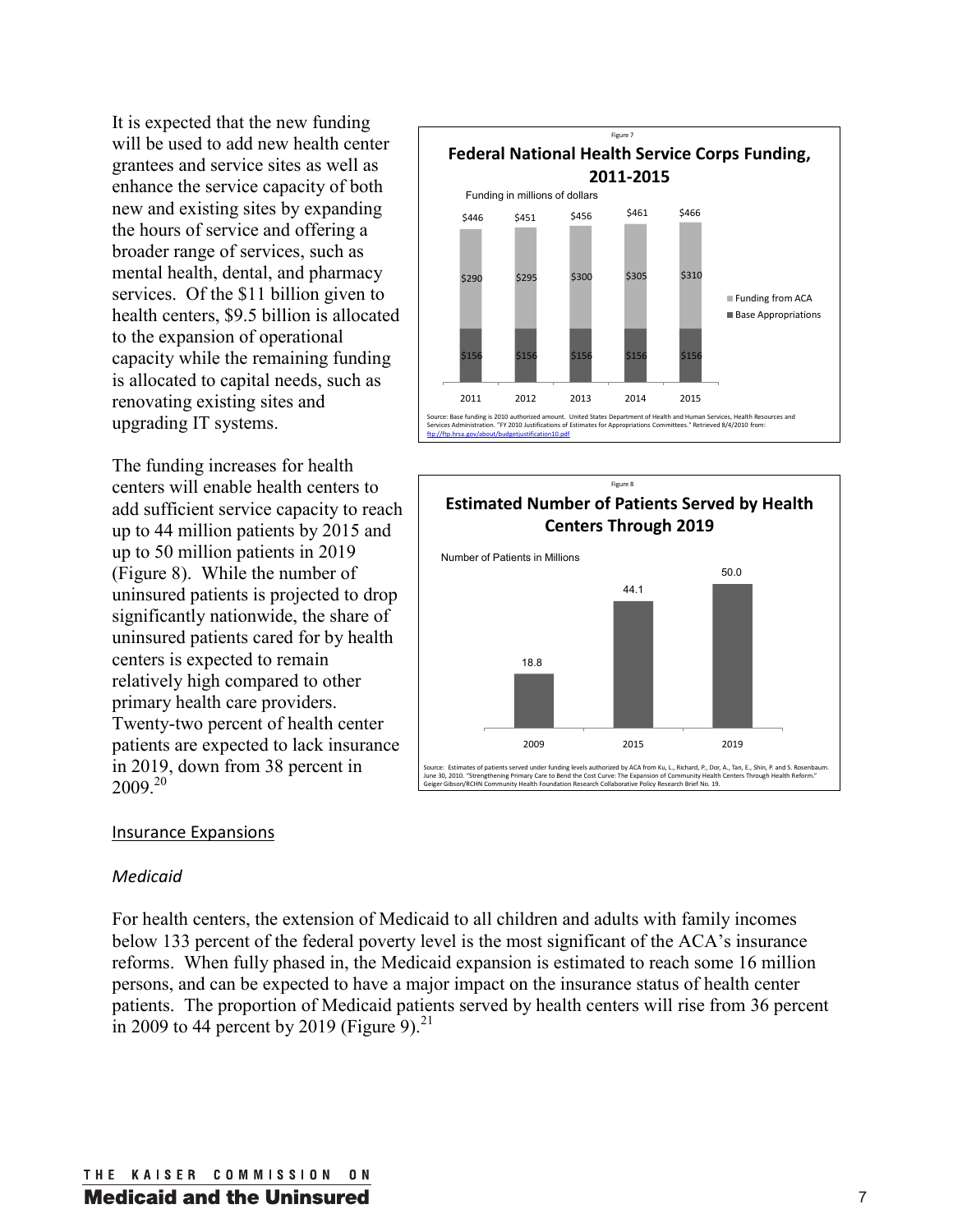Individuals who become newly eligible for Medicaid will receive a benchmark benefit package defined by the states. The benchmark benefits must be at least equivalent to the essential health benefits specified in the law but may be less than the full Medicaid benefit package. As a

consequence, for newly eligible beneficiaries, health center (or FQHC) services may no longer be required. At the same time, the Medicaid rules governing health center payments will still apply to services provided by health centers to both traditionally eligible and newly eligible beneficiaries $^{22}$ 

Beyond the low-income eligibility expansions, health centers can be expected to benefit from other Medicaid reforms as well. For example, the Act provides coverage for tobacco cessation services for



pregnant women<sup>23</sup> and gives states incentives to provide coverage for certain preventive services with no cost sharing.<sup>24</sup> Coverage of these services will ensure that health centers receive reimbursement for their efforts to focus on prevention and keep their patients healthy.

## *Private Health Insurance through State Health Insurance Exchanges*

Other key components of health reform are the creation of Health Insurance Exchanges that connect patients with insurance and the premium subsidies for lower and moderate income individuals to make insurance more affordable. Many uninsured health center patients with incomes above the new Medicaid eligibility threshold will likely qualify for subsidies in the Exchanges, and recent legal immigrants who are in the five-year waiting period and are not yet eligible for Medicaid may also obtain coverage through the Exchanges. The availability of this new coverage and the associated drop in uninsured health center patients will have a major impact on health centers' operations; by 2019, 9.2 percent of health center patients are projected to be covered by exchange plans.<sup>25</sup> Approximately 30 percent of all health center patients have family incomes that exceed the federal poverty level, and as health centers grow, the number of patients with incomes high enough to qualify for Exchange coverage is also expected to rise.

Qualified health plans sold through the Exchanges must offer a standard set of "essential health benefits" that will cover a broad range of services and ensure that coverage is adequate. While FQHC services are not specifically designated as part of the essential benefit package, many of the services provided by health centers will be considered essential health benefits, including ambulatory patient care, maternity care, mental health and substance use disorder services, prescription drugs, laboratory services, prevention and wellness care, and pediatric care including oral and vision care. In addition, the legislation provides cost-sharing assistance to individuals with incomes below 250 percent of the federal poverty level to limit what these individuals will have to pay out-of-pocket in order to access needed services. Together, these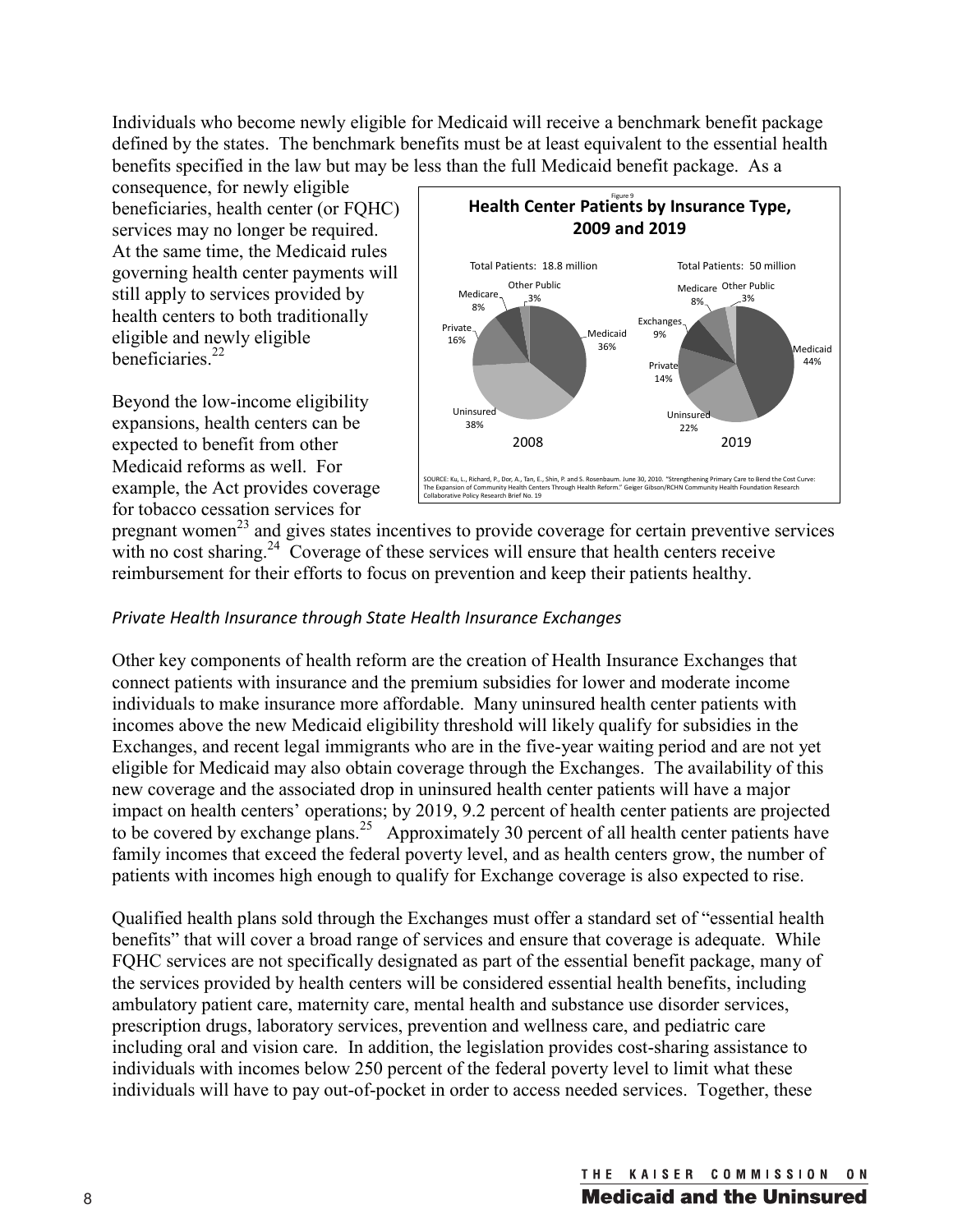provisions should bolster revenues from private insurance by ensuring that most services provided by health centers are reimbursed and by reducing the level of unreimbursed care health centers must absorb when low-income patients are unable to pay required deductibles, coinsurance, and copayments.

Furthermore, in recognition of the fact that the new coverage available as a result of health reform will target lower-income individuals who are more likely to live in medically underserved communities, health insurance plans operating in the Exchanges will be required to contract with "essential community providers," including health centers.<sup>26</sup> Plans also will be required to pay health centers in accordance with the Medicaid prospective payment system (PPS).<sup>27</sup>

## *Finding and Enrolling Eligible Individuals*

The ACA emphasizes the simplification of online enrollment and the use of administrative mechanisms that maximize applicants' ability to complete application forms. Although the law does not require the use of alternative enrollment sites and enrollment assistance through community programs, previous experiences with Medicaid enrollment and Massachusetts' health reform program indicate that health centers will provide critical enrollment assistance services to help patients gain coverage and maintain continuous coverage. $^{28}$ 

## Medicare Payment Reform

The ACA revises Medicare FQHC coverage and payment policies in several ways that reflect the growing importance of health centers to Medicare beneficiaries. Since 2000, the proportion of Medicare patients at health centers has held steady at just over seven percent.<sup>29</sup> This proportion can only be expected to increase due to several factors, including an increasing life expectancy among the poor, the aging in place of low-income community residents, changes in the range of health care services offered by health centers, and a declining willingness among private physicians in some communities to treat Medicare beneficiaries, particularly those dually eligible for Medicare and Medicaid.

The primary change to Medicare payment policy is a requirement that the Secretary of HHS "develop a prospective system for payment" for services furnished by health centers.<sup>30</sup> The legislation also eliminates the health center Medicare payment cap. Further, the law clarifies that new Medicare coverage for certain preventive benefits<sup>31</sup> are to be treated as part of the Medicare core FQHC service definition (along with marriage and family therapy counseling), thus assuring that health centers will be paid through the newly designed prospective payment system for these preventive services.

## Workforce and Training

Anticipating significant increases in the number of people with health coverage beginning in 2014, the ACA includes a number of provisions aimed at expanding the health care workforce, especially the number of primary care providers, to ensure that people have access to care as well as coverage. Some of these strategies include increased funding for the National Health Service Corps and funding for community-based training programs. As stated earlier, the ACA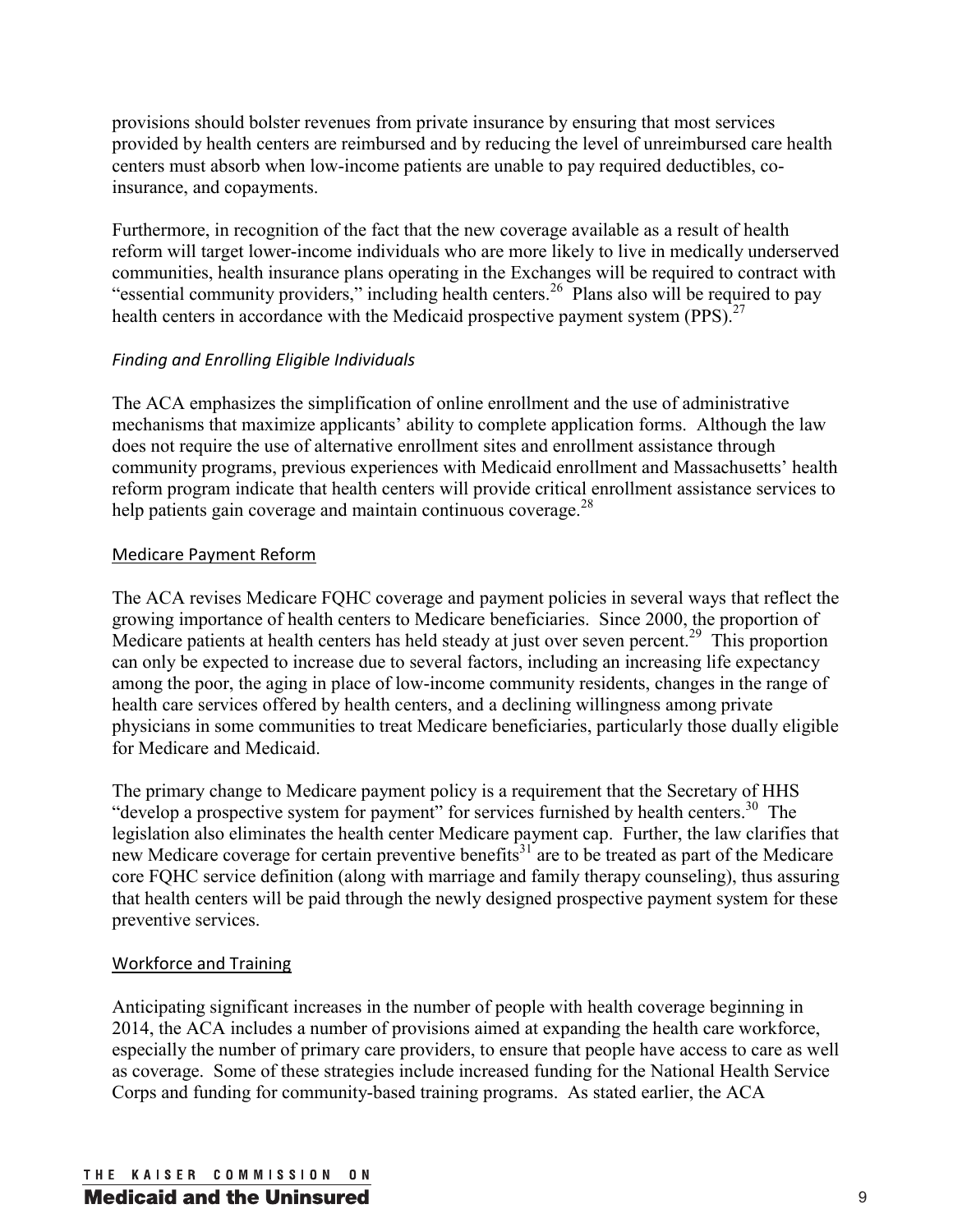appropriates \$1.5 billion between FY 2011 and 2015 for the NHSC,<sup>32</sup> which is projected to result in support for an additional 15,000 medical, nursing, dental and allied health professionals, many of whom will choose to practice at health centers.<sup>35</sup> In addition, the ACA authorizes a teaching health center grant program to provide funding to establish newly accredited or expand existing accredited primary care residency training programs. Teaching health centers are defined as "community based ambulatory patient care centers" that operate primary care residency training programs.34 Interested health centers will be eligible to establish these programs. Accompanying the authorization are appropriations of up to \$230 million from FY 2011 through FY 2015 to reimburse teaching health centers for both training costs and the higher patient costs associated with clinician training.

#### Delivery System Reform

The ACA emphasizes high quality and efficient health care through a series of initiatives aimed at promoting clinical integration, payment reforms, health information access, use and reporting, and pilot programs to advance quality, particularly for Medicare and Medicaid beneficiaries.<sup>35</sup> Some of these quality initiatives include pilots and demonstrations in the creation of health homes for high-need Medicaid and Medicare beneficiaries and funding for behavior modification programs designed to improve the health of Medicaid and Medicare beneficiaries. In this regard, health centers in many communities may be well-positioned to be part of these pilots and demonstrations because of the proportionately large role they play in health care delivery, their "medical home" attributes, and their emphasis on preventive health.

## **Future Opportunities and Challenges**

**The success of the investment in health centers hinges on the ability of uninsured health center patients to obtain health coverage.** The Affordable Care Act makes a multi-faceted investment in health centers. Reflecting health centers' now central role in the U.S. health system, the law permanently authorizes the health centers program. In addition, the legislation makes a major near-term investment to increase health center funding dramatically, laying the groundwork for major health center growth between 2010 and 2015.

At the same time, the law anticipates and underscores that the real engine driving long term health center growth is the expansion of insurance coverage for low-income populations. With the aid of enhanced funding, health centers have an opportunity to solidify their position as a critical access point for people newly gaining health coverage. Ultimately, the success of the health centers expansion will be tied to two factors: the ability of their patients to gain access to health insurance and the ability of health centers to attract and retain newly insured patients.

**Health centers will continue to play a critical role in caring for the uninsured. Direct operating funding will support this care and other community services.** Health centers are a core part of the safety net and providing coverage to the uninsured will remain an essential function. For this reason, assuring coverage and payment policies that preserve grant funding at levels sufficient for health centers to carry out their uninsured care mission is central to ensuring that everyone, regardless of their insurance status, has access to needed medical care.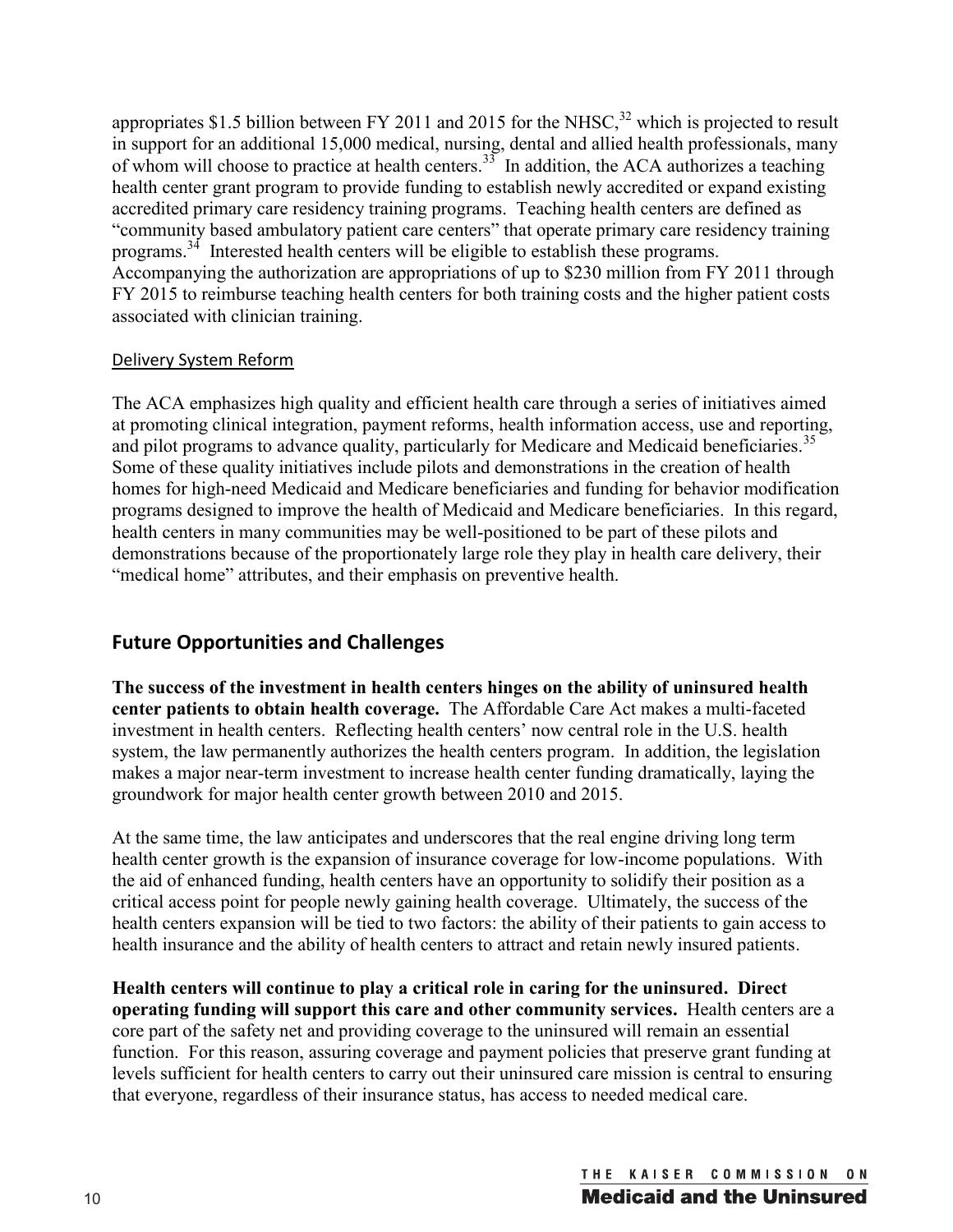In addition to supporting care for the uninsured, direct operating support will continue to play a central role in health centers' success by enabling health centers to furnish patient and community services and supports that are not financed by health insurance. These patient and community supports include translation and case management services, assistance in securing benefits for which patients are eligible, home visiting and nutritional services, and other services essential to patient health. In addition, direct financing can help offset the cost of medically necessary but uncovered treatments as well as out-of-pocket costs that must be borne by health center patients, whose low incomes preclude more than a nominal contribution toward the cost of health care.

**Recruiting and retaining qualified health professionals will be challenging.** Beyond the financial issues, health centers face a number of challenges. Perhaps above all looms the challenge of recruiting and retaining a full complement of medical, nursing, dental, and allied health professionals able and willing to engage in high quality practice in medically underserved communities. Health centers increasingly care for an aging population with chronic illness. Improving knowledge, skills, and capacity in the field of adult medicine represents a major goal for today's health centers, one that can be more comprehensively advanced as health center capacity grows.

**Establishing networks and referral arrangements will be necessary to ensure health center patients have access to the full spectrum of care.** The 2006 reauthorization of the health centers program envisioned network membership as a core attribute of health centers. This early movement on the program's part toward the use of networks and greater service integration is consistent with the Affordable Care Act's emphasis on greater clinical integration to improve the quality of care. By extending insurance coverage to far greater numbers of health center patients, the Act positions health centers to establish the types of referral arrangements and affiliations essential to clinical integration. Also central to health centers' transformation into stronger clinical network members are the health information technology adoption incentives first established in ARRA and strengthened in health reform, along with the pilots, demonstrations, and other investments in clinical integration created by the Affordable Care Act.

**With their focus on public health and prevention, health centers will continue to strive to improve both the health of their patients and the health of their communities.** Building on the tradition of the original health center demonstrations, health centers embody a mission and community orientation that is essential to bridging the gap between clinical care and public health practice. To a significant degree, health reform, with its unprecedented investment in public health, underscores policymakers' awareness of the extent to which health care costs are driven by the relatively high burden of illness within the U.S. population. By promoting community involvement and community health engagement, health centers historically have sought to make a broader impact on the communities they serve, and their successes are measured not merely in the quality of their clinical care but also in their impact on such measures as childhood immunization rates and infant mortality.<sup>36</sup>

By simultaneously investing in dramatic health center growth in the most disadvantaged communities while increasing the financial commitment to public health, Congress has in effect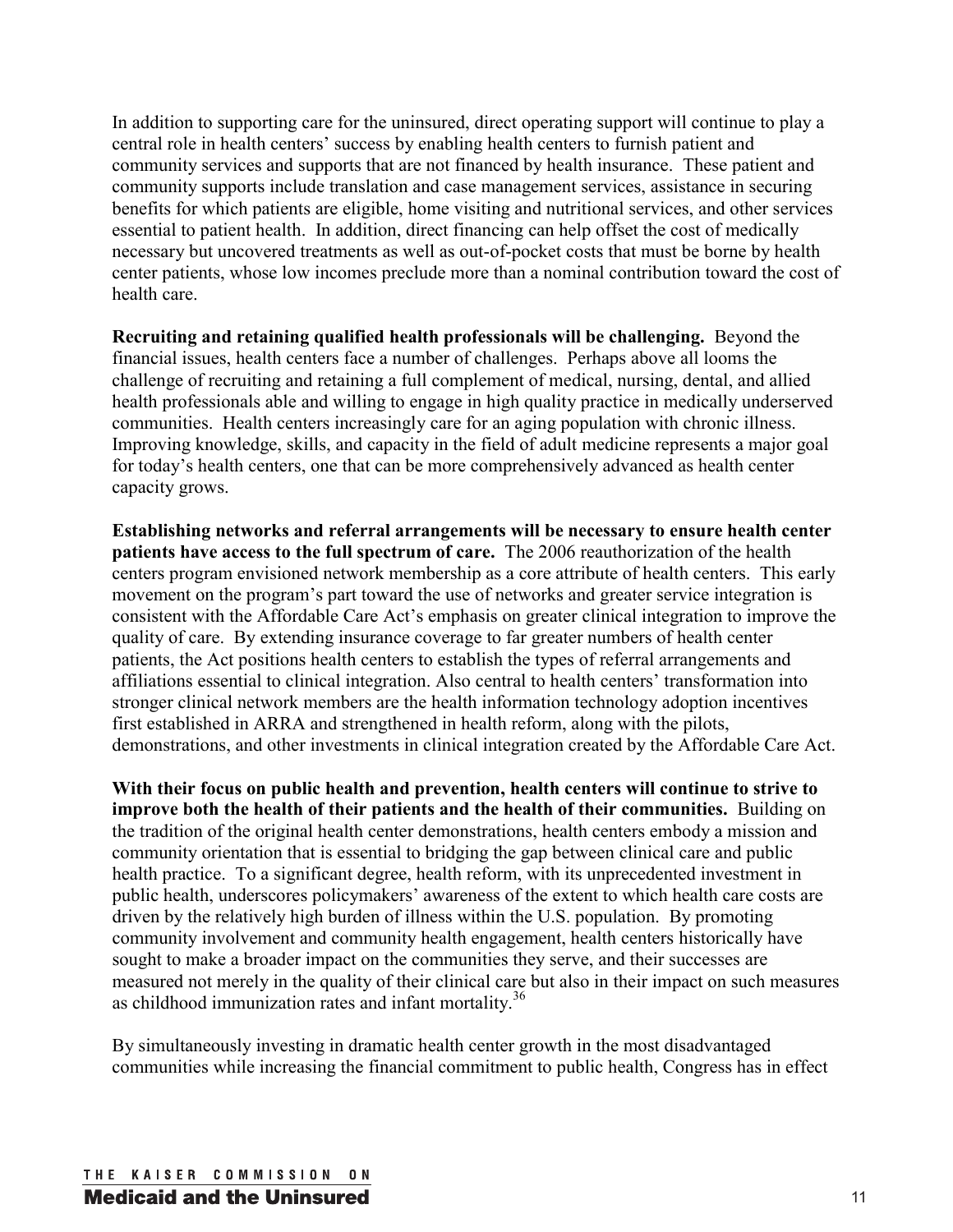positioned health centers to return to their roots, but in a modern and updated fashion. Health centers have been charged with not only mitigating the primary health care shortage but also with advancing comprehensive primary care while educating a new generation of primary health care professionals trained to think and practice across the full spectrum of patient, community, and population health.

This issue paper was prepared by Sara Rosenbaum, Emily Jones, and Peter Shin at the School of Public Health and Health Services, George Washington University and Jennifer Tolbert with the Kaiser Family Foundation's Commission on Medicaid and the Uninsured. Additional support for this issue paper was provided by the RCHN Community Health Foundation.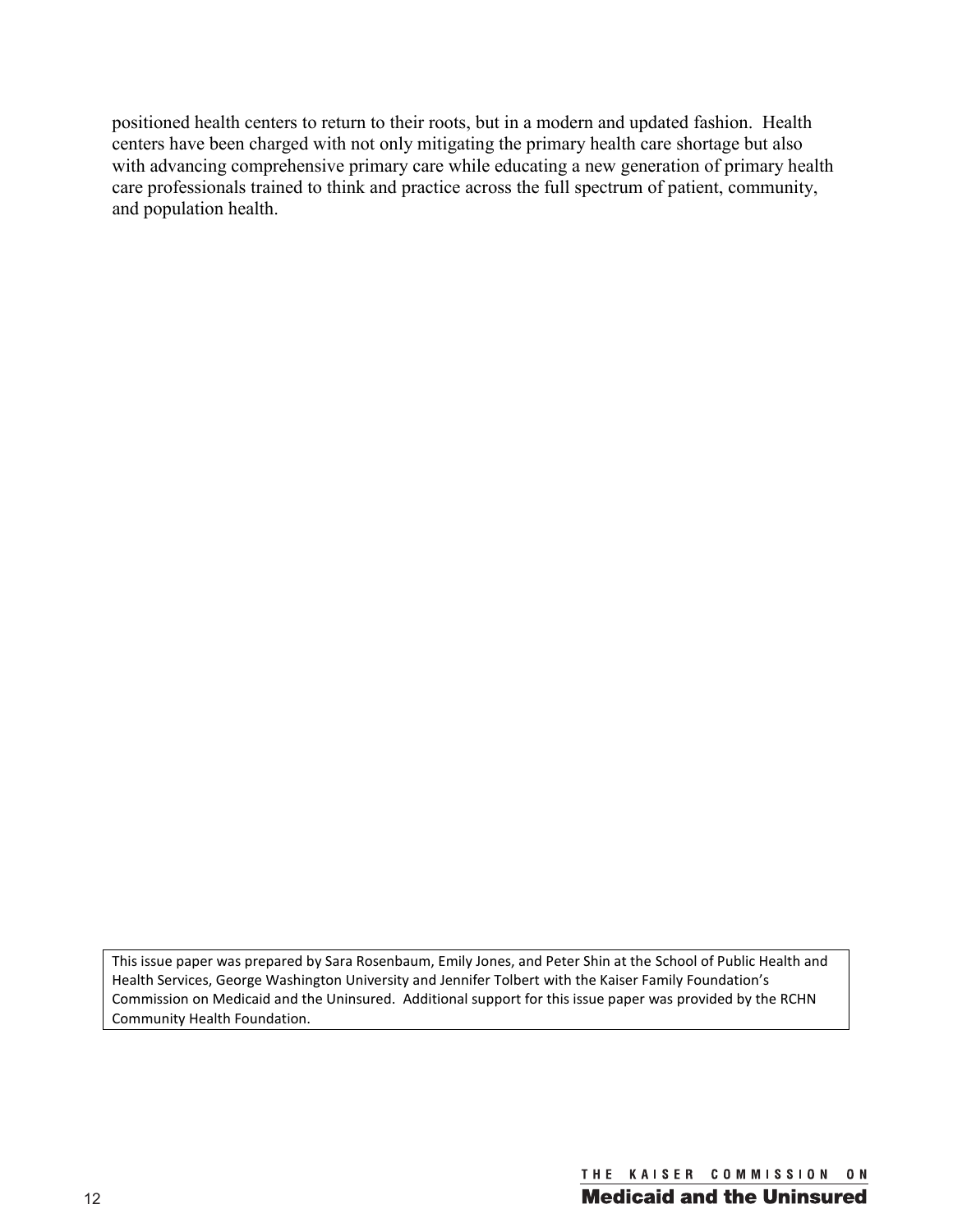#### **Endnotes**

 $2^2$  This paper uses the term health centers to apply to all federally qualified health centers (FQHCs) which include Community Health Centers, Migrant Health Centers, Health Care for the Homeless Programs, and Public Housing Primary Care Programs. When discussing specific coverage and payment policies, we use the term Federally Qualified Health Center or FQHC.

<sup>3</sup> Personal correspondence with Michael Lardiere, National Association of Community Health Centers, August 2, 2010.

<sup>4</sup> Hayashi, A.S.; Jones E.; Stevens, D.; Shin, P.; Finnegan, B. and S. Rosenbaum. August 7, 2009. Health Center Data Warehouses: Opportunities and Challenges for Quality Improvement. Geiger Gibson/RCHN Community Health Foundation Research Collaborative Policy Research Brief No. 13.

<sup>5</sup> Ku, L.; Jones, E.; Finnegan, B.; Shin, P. and S. Rosenbaum. March 2009. How is the Primary Care Safety Net Faring in Massachusetts? Community Health Centers in the Midst of Health Reform. Kaiser Family Foundation and Geiger Gibson/RCHN Community Health Foundation Research Collaborative.

<sup>6</sup> Bonnie Lefkowitz, *Community Health Centers: A Movement and the People Who Made it Happen.* (Rutgers University Press, New Brunswick) 2007; Karen Davis and Cathy Schoen, *Health and the War on Poverty*  (Brookings Press, Washington D.C.) 1978.

 $<sup>7</sup>$  Most health center information comes from data provided by health centers to the federal government as part of the</sup> Uniform Data System, a national reporting system in which all federally funded health centers are required to participate. The latest available public data are for 2008.<br><sup>8</sup> 42 U S C - 8254b 42 U.S.C. §254b

<sup>9</sup> HRSA Data warehouse. Available at: http://datawarehouse.hrsa.gov/nhscdetail.aspx#anchor (Accessed May 5, 2010)

 $^{10}$  Shin, P.; Bruen, B.; Jones, E.; Ku, L. and S. Rosenbaum. (February 16, 2010). The Economic Stimulus: Gauging the Early Effects of ARRA Funding on Health Centers and Medically Underserved Populations and Communities." United Health Foundation and the Geiger Gibson/RCHN Community Health Foundation Research Collaborative Policy Research Brief Number 17.

<sup>11</sup> HRSA, 2007 UDS; Census 2000. Census 2000 Summary File 1.

<sup>12</sup> Gold, R, et al. (April 2009) "Insurance Continuity and Receipt of Diabetes Preventive Care in a Network of Federally Qualified Health Centers." *Medical Care.* 47:431-39; Probst, J. C., Laditka, J. N., & Laditka, S. B. (2009). Association between Community Health Center and Rural Health Clinic Presence and County-Level Hospitalization Rates for Ambulatory Care Sensitive Conditions: An Analysis Across Eight US States. *BMC Health Services Research*, *9* (134); National Association of Community Health Centers (NACHC), The Robert Graham Center and Capital Link. (2007) *Access Granted: The Primary Care Payoff;* Marilyn Falik et al. (2006). "Comparative Effectiveness of Health Centers as a Regular source of care". *Journal of Ambulatory Care Management.* 29(1): 24‐35.

<sup>13</sup> Ku, L., Rosenbaum, S., and Shin, P. October 14, 2009. "Using Primary Care to Bend the Cost Curve: The Potential Impact of Health Center Expansion in Senate Reforms." Geiger Gibson/RCHN Community Health Foundation Research Collaborative Policy Research Brief No. 16; Dor et al 2009; Rosenbaum, S., Shin, P., Finnegan, B. and Whittington, R. January 2009. "Primary and Preventive Healthcare: A Critical Path to Healthcare Reform for Florida. The Role of Florida's FQHCs." George Washington University Department of Health Policy, Geiger Gibson Program in Community Health Policy; Ku, L., Richard, P., Dor, A., Tan, E., Shin, P and Rosenbaum, S. September 1, 2009. "Using Primary Care to Bend the Curve: Estimating the Impact of a Health Center Expansion on Health Care Costs." Geiger Gibson/RCHN Community Health Foundation Research Collaborative Policy Research Brief No. 14; Dor et al 2008.

<sup>&</sup>lt;sup>1</sup> Patient Protection and Affordable Care Act (Affordable Care Act (Pub. L. 111-148), as amended by the Health Care and Education Reconciliation Act of 2010 (Pub. L. 111-152). In this paper, these laws are referred to collectively as the Affordable Care Act or ACA.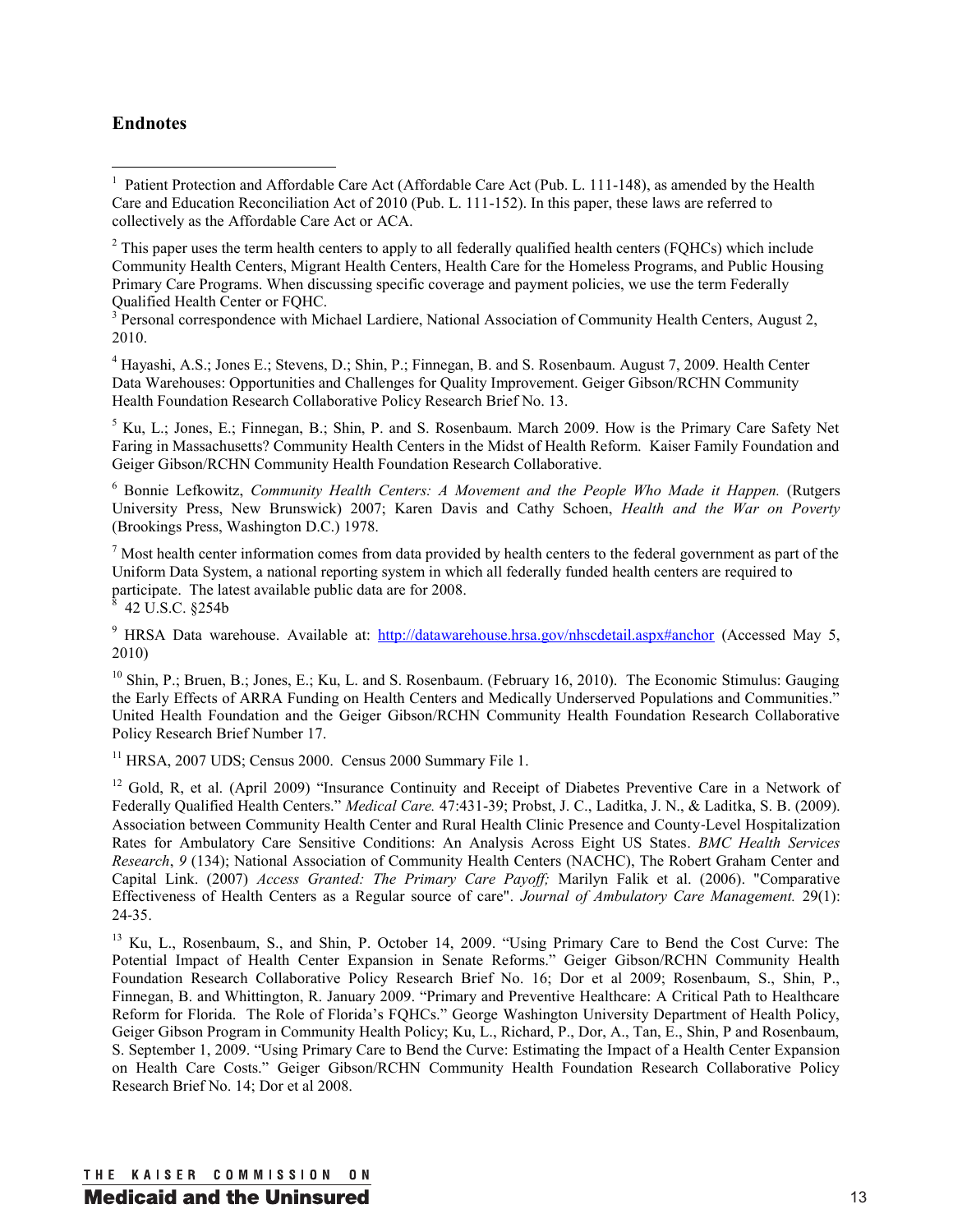$\overline{a}$ <sup>14</sup> Pub. L. 101-508, The Omnibus Budget Reconciliation Act of 1990.

<sup>15</sup> Shin, P.; Ku, L.; Jones, E.; Finnegan, B. and S. Rosenbaum. May 27, 2009. Financing Community Health Centers as Patient- and Community-Centered Medical Homes: A Primer. The Commonwealth Fund and the Geiger Gibson Program in Community Health Policy, George Washington University.

 $16$  Public Law 110-355.

 $17$  Public Law 111-5.

<sup>18</sup> Finnegan, B. Ku, L., Shin, P. and S. Rosenbaum. July 7, 2009. "Boosting Health Information Technology in Medicaid: The Potential Effect of the American Recovery and Reinvestment Act." Geiger Gibson/RCHN Community Health Foundation Research Collaborative Policy Research Brief No. 9.

<sup>19</sup> PPAC §10503 and PPAC §5601

<sup>20</sup> Ku, L., Richard, P., Dor, A., Tan, E., Shin, P. and S. Rosenbaum. June 30, 2010. "Strengthening Primary Care to Bend the Cost Curve: The Expansion of Community Health Centers Through Health Reform." Geiger Gibson/RCHN Community Health Foundation Research Collaborative Policy Research Brief No. 19.

 $^{21}$  Ku, L., Richard, P., Dor, A., Tan, E., Shin, P. and S. Rosenbaum. June 30, 2010. "Strengthening Primary Care to Bend the Cost Curve: The Expansion of Community Health Centers Through Health Reform." Geiger Gibson/RCHN Community Health Foundation Research Collaborative Policy Research Brief No. 19.

<sup>22</sup> PPAC §2001. Section 1937 (b)(4) specifically provides for the provision of FQHC services and PPS reimbursement to FQHCs as provided under §1902(bb) even in the benchmark or benchmark equivalent packages provided for in Section 1937(b); thus, it would appear that FQHC payment rules apply to newly eligible beneficiaries.

<sup>23</sup> PPAC §4107

<sup>24</sup> PPAC §4106

<sup>25</sup> Ku, L., Richard, P., Dor, A., Tan, E., Shin, P. and S. Rosenbaum. June 30, 2010. "Strengthening Primary Care to Bend the Cost Curve: The Expansion of Community Health Centers Through Health Reform." Geiger Gibson/RCHN Community Health Foundation Research Collaborative Policy Research Brief No. 19.

<sup>26</sup> PPAC §1302

<sup>27</sup> PPAC §1303

<sup>28</sup> Ku, L.; Jones, E.; Finnegan, B.; Shin, P. and S. Rosenbaum. March 2009. How is the Primary Care Safety Net Faring in Massachusetts? Community Health Centers in the Midst of Health Reform. Kaiser Family Foundation and Geiger Gibson/RCHN Community Health Foundation Research Collaborative.

29 GW analysis of UDS data, 2000 and 2008.

<sup>30</sup> PPAC §10501

<sup>31</sup> PPAC §§4103-4105

<sup>32</sup> PPAC §10503

<sup>33</sup> National Association of Community Health Centers. Fact Sheet: Health Centers and Health Care Reform: National Health Service Corps.

<sup>34</sup> PPAC §5508(a)

<sup>35</sup> PPAC §§2703-2707 and 3021-3026.

36 Karen Davis and Cathy Schoen, *Health and the War on Poverty* (Brookings Press, Washington D.C.) 1978.